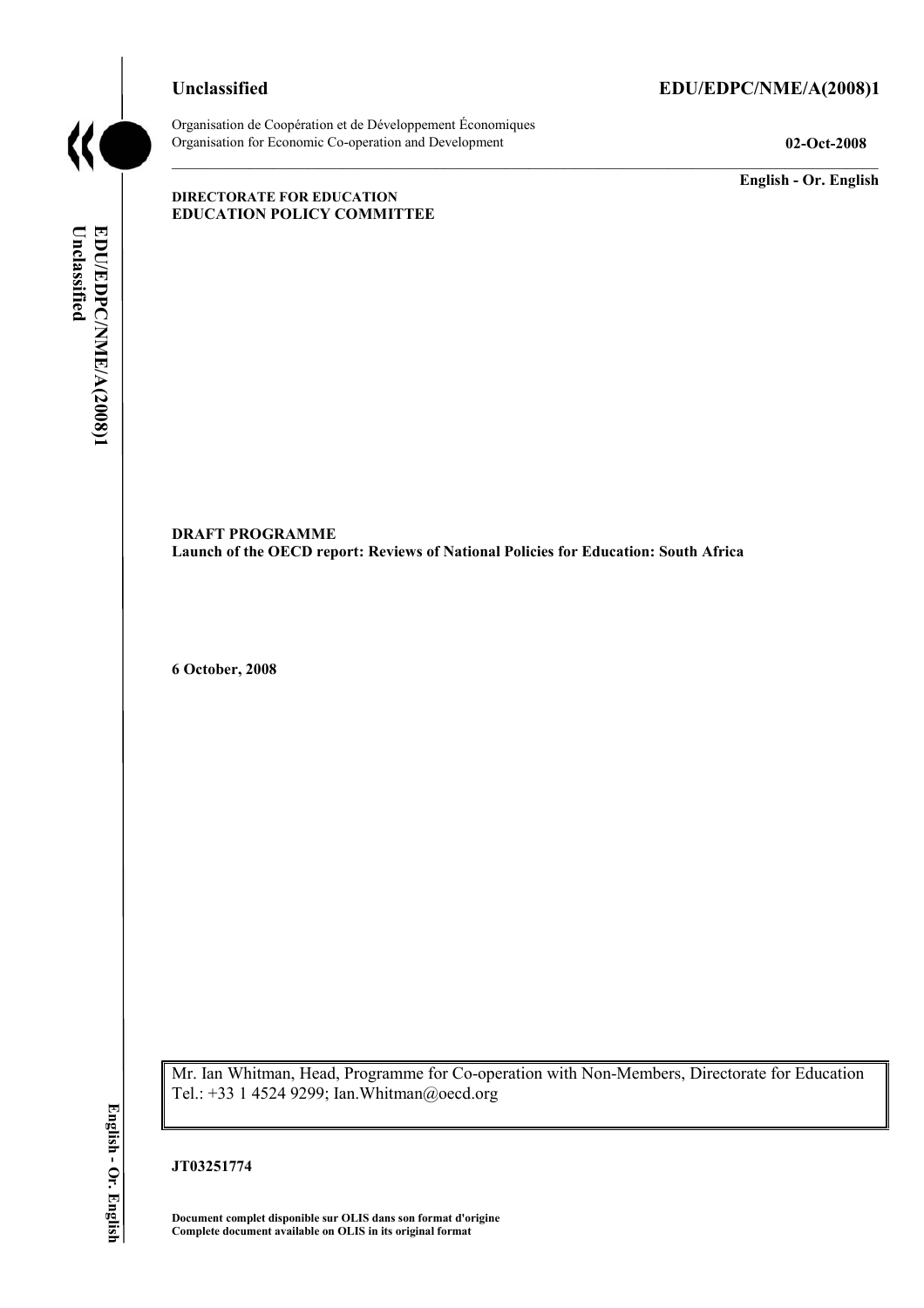### EDU/EDPC/NME/A(2008)1



education

Department: Education **REPUBLIC OF SOUTH AFRICA** 



# **DRAFT PROGRAMME**  *Launch of the OECD report: Reviews of National Policies for Education: South Africa*  6 October 2008

Senate Hall, University of South Africa (UNISA), New Muckleneuk Campus, Pretoria

## **Programme Director: Mr Duncan Hindle, Deputy Director-General**

| 09h00-09h05 | <b>Welcoming Remarks</b>                                                                                                               |
|-------------|----------------------------------------------------------------------------------------------------------------------------------------|
| 09h05-09h20 | Opening Address: Minister Naledi Pandor                                                                                                |
| 09h20-09h35 | OECD Deputy Secretary-General for enhanced engagement with<br>South Africa, Ms Thelma J. Askey                                         |
| 09h35-10h35 | OECD Presentations: OECD Education Team Rapporteur for the<br>Review, Mr John Coolahan, Ms Johanna Crighton and Ms Milena<br>Corradini |
| 10h35-11h00 | Tea                                                                                                                                    |
| 11h00-11h15 | Questions for clarification from participants on the OECD<br>Presentation                                                              |
| 11h15-11h30 | Response from the Head of the Education Portfolio Committee in<br>Parliament, Prof Mayathula                                           |
| 11h30-12h00 | Response from Dr Blade Nzimande, Secretary-General - SACP                                                                              |